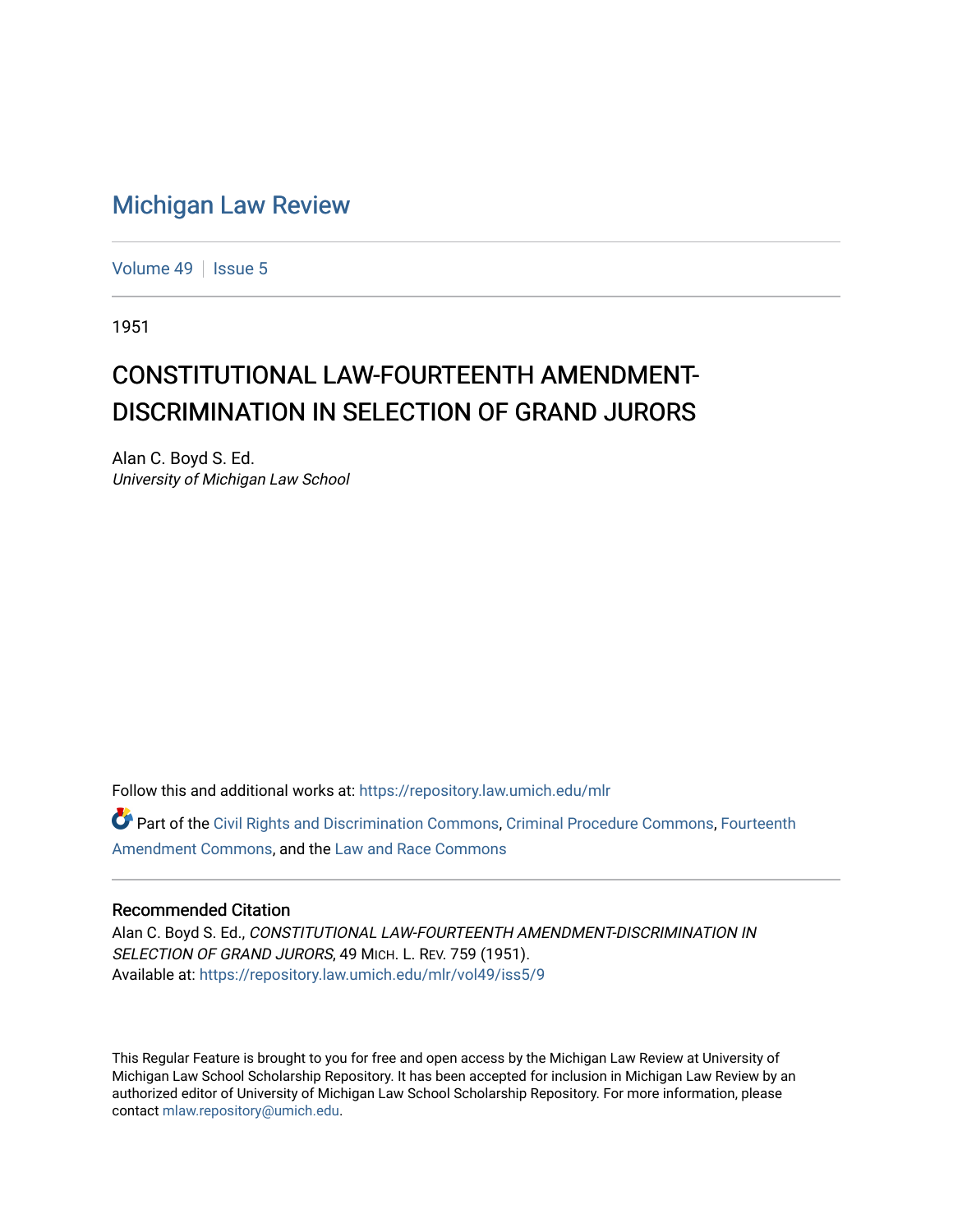CONSTITUTIONAL LAW-FOURTEENTH AMENDMENT-DISCRIMINATION IN SELECTION OF GRAND JURORS---Defendant's conviction of murder was affirmed by the Texas Court of Criminal Appeals, which rejected defendant's claim that discrimination in selection of the indicting grand jury had violated his constitutional rights. Defendant pointed out that the Negro proportion of grand jurors had uniformly been less than the ratio of Negroes to the total population of the county, and that on the past twenty-one lists the commissioners had consistently limited the number of Negroes to not more than one on each grand jury. On certiorari to the United States Supreme Court, *held,* reversed. Limitation of the number of Negroes on a grand jury to the approximate proportion of Negroes in the county eligible for grand jury service would constitute unconstitutional discrimination in violation of the rights of a member of that race against whom an indictment was returned by the grand jury so selected, since the accused is entitled to have charges against him considered by a grand jury in the selection of which there is neither inclusion nor exclusion because of race. Intentional exclusion proved by the statements of the commissioners that they chose for service only those whom they knew and that they knew no eligible Negroes was the actual discrimination on which the unconstitutionality was based. *Cassell v. Texas,* 339 U.S. 282, 70 S.Ct. 629 (1950).

The principal case is the third in a group of Supreme Court decisions dealing with alleged discrimination in the selection of grand jurors in Texas. In the Hill case<sup>1</sup> the Court unanimously held that a case of prima facie discrimination was established by the proof of the fact that no Negroes had ever served on a Dallas County grand jury plus the fact that the commissioners admittedly had made no effort to determine whether there were any eligible Negroes. Two years later in the *Akins* case,<sup>2</sup> the defendant contended that the commissioners deliberately limited Negroes in grand jury service to one on each grand jury. The majority of the Court thought the evidence did not show such deliberate limitation. Justice Reed, therefore, avoided the question of whether purposeful limitation of Negroes selected for grand jury service to the approximate proportion of Negroes eligible for such service in the county would be unconstitutional under the Fourteenth Amendment.<sup>3</sup> In the principal case, defendant contended that in his county the *Akins* decision had been interpreted to allow limitation of the number of Negroes on each grand jury in approximate proportion to the number of Negroes eligible for service. Justice Reed, therefore, discusses at some length the question left unanswered in the *Akins* case. The Court thought that such limitation was as much discrimination as complete exclusion of Negroes from grand jury service, and that, since it would be impossible to meet such a proportionate requirement for all races and nationalities present in the ancestry of

<sup>1</sup> Hill v. Texas, 316 U.S. 400, 62 S.Ct. 1159 (1942).

<sup>2</sup> Akins v. Texas, 325 U.S. 398, 65 S.Ct. 1276 (1945).

<sup>3</sup>Id. at 407. The Court stated that fairness in the selection of jurymen had never been held to require proportional representation of races upon a jury, citing Virginia v. Rives, 100 U.S. 313 (1879); Thomas v. Texas, 212 U.S. 278, 29 S.Ct. 393 (1909).